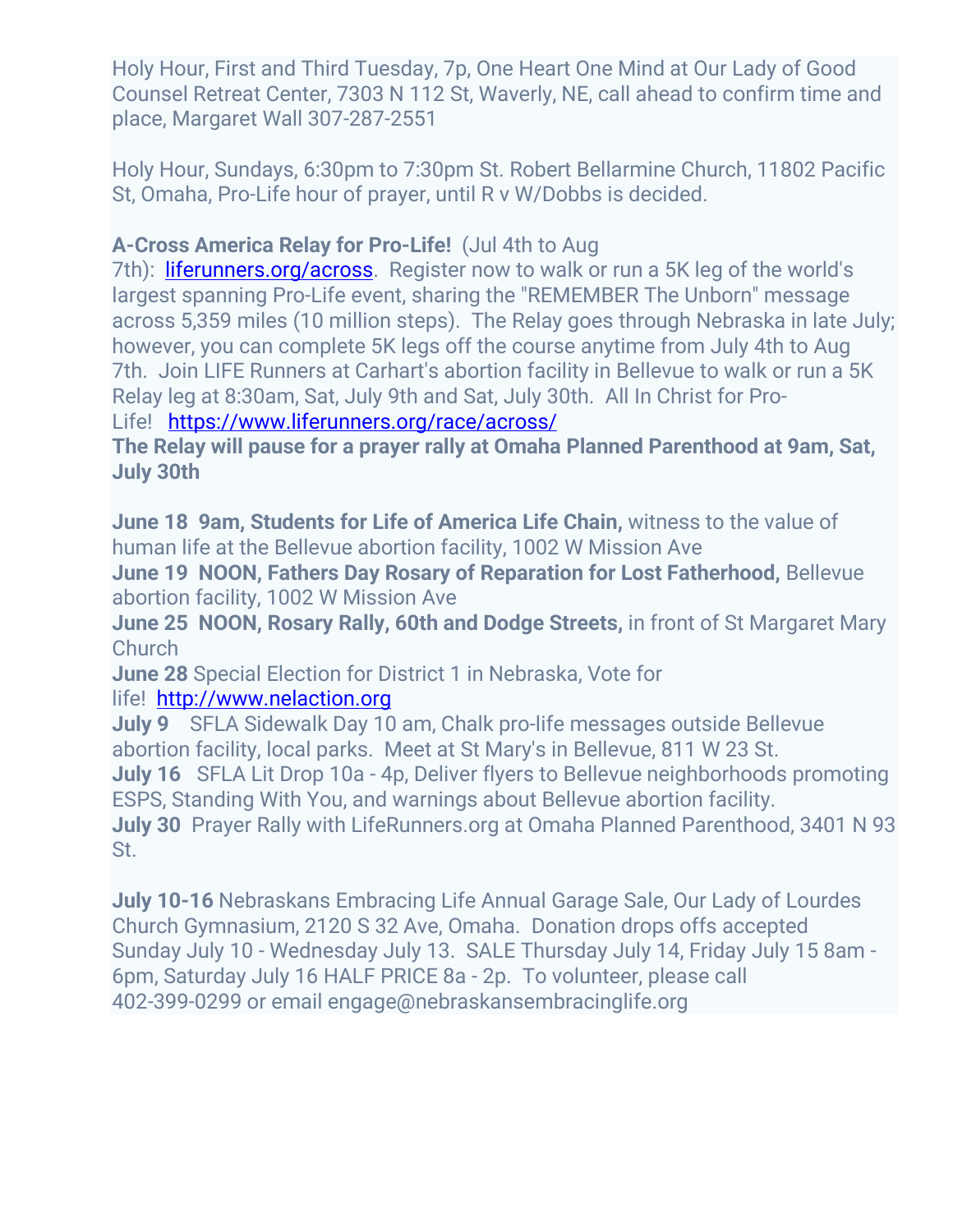

Thursday and Friday, 8 am - 6 pm Saturday HALF PRICE, 8 am - 2 pm

# **PLEASE DROP-OFF USABLE ITEMS** Sun July 10 - Wed July 13, 8am - 8pm

## PLEASE SAVE YOUR VALUABLE DONATIONS TO HELP US TO DEFEND LIFE!

PLEASE NO clothing, shoes, electronics, upholstered furniture, mattresses or box springs, exercise equipment or junk. WE APPRECIATE donated cars, small appliances, pots and pans, toys, jewelry, religious items, trinkets, games, sporting goods, books/dvd's/cd's, memorabilia, pictures, clocks, antiques, and all items in good saleable condition.

## Thank you for your donations and purchases, helping us to defend life!

Volunteers needed July 10-16, for drop-off, sorting, pricing Clean-up help will be needed at 2 pm Saturday, July 16



143 S 38 Street · Omaha NE 68131 · 402- 399-0299 www.NebraskansEmbracingLife.org